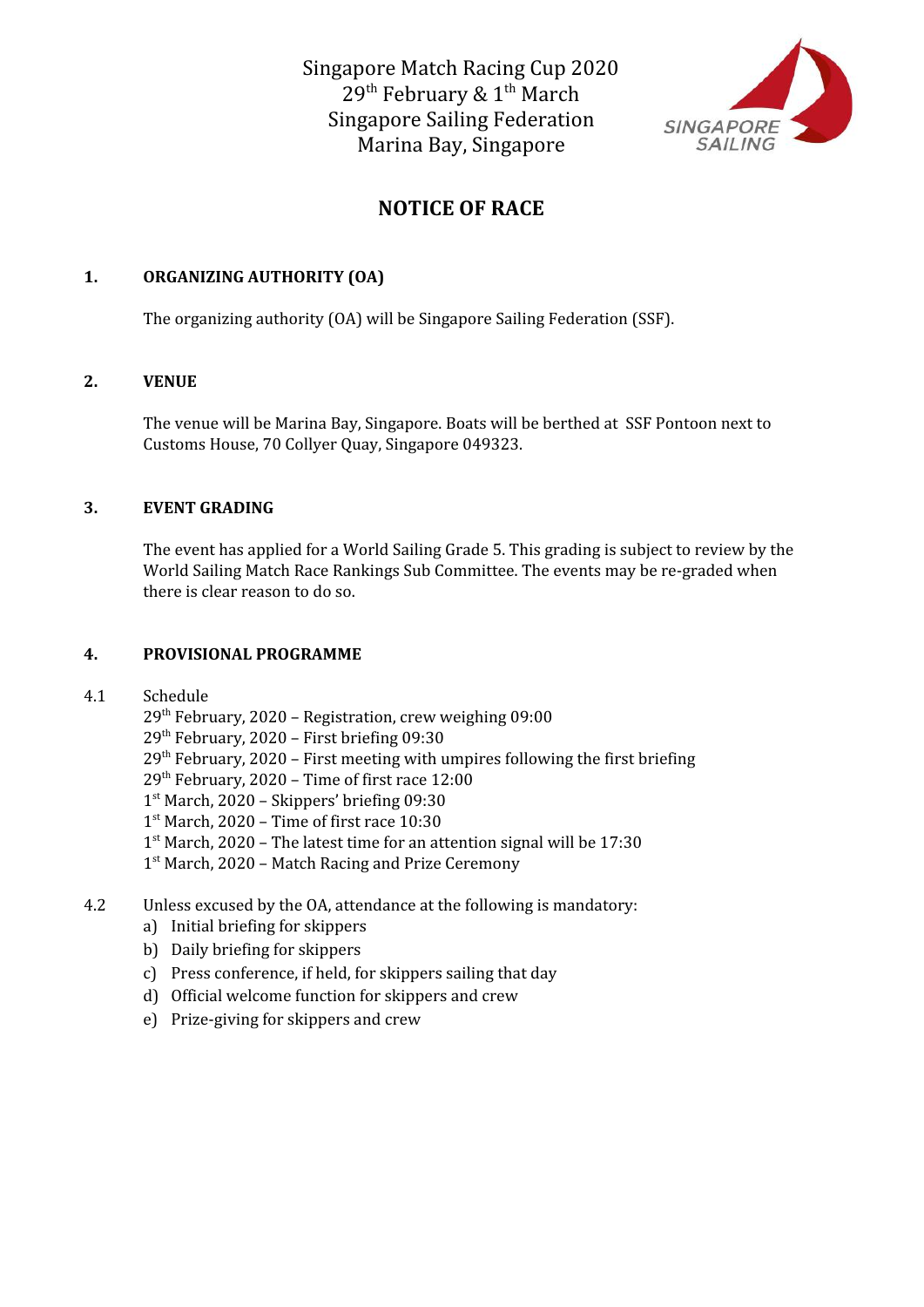

# **5. ELIGIBILITY**

- 5.1 8 skippers will be invited. Only skippers invited by the OA will be eligible to enter this event. In the event that any skippers decline participation, the OA shall use its discretion to allocate such vacant slots to other teams on the waitlist.
- 5.2 The registered skipper shall helm the boat at all times while racing, except in an emergency.
- 5.3 To remain eligible a skipper shall confirm acceptance of the invitation in writing, email is acceptable, to be received by the date specified on the letter of invitation.
- 5.4 All competitors shall meet the eligibility requirements of World Sailing regulation 19.2.
- 5.5 All competitors shall obtain a World Sailing Sailor ID by registering online at http://www.sailing.org/isafsailor. Skippers shall inform the OA of their World Sailing Sailor ID at registration.

## **6. ENTRIES**

6.1 Entering

The skipper /team shall be entered on completion of registration, crew weighing and the payment of all fees and deposits. All payments shall be made online [https://singaporesailing.eventsmart.com/events/](https://singaporesailing.eventsmart.com/events/sinagpore-match-racing-cup-2020/)**[sinagpore-match-racing-cup-2020](https://singaporesailing.eventsmart.com/events/sinagpore-match-racing-cup-2020/)**[/](https://singaporesailing.eventsmart.com/events/sinagpore-match-racing-cup-2020/)

## 6.2 Entry Fee

A non-refundable entry fee of SGD642(7% GST included) shall be paid by 31<sup>st</sup> January 2020.

## 6.3 Withdrawal

When a skipper accepts an invitation and later withdraws or leaves the event before the end without written approval from the OA, a zero score may be applied to their Ranking points for that event by the World Sailing. (World Sailing Regulation 27.2)

## 6.4 Damage Deposit

- a) An initial damage deposit of SGD 500 shall be paid by  $31<sup>th</sup>$  January 2020, unless extended by the OA. This deposit is the maximum payable by the skipper as a result of any one incident.
- b) If a deduction from the damage deposit is decided by the OA, it will require that the deposit be restored to its original amount before the skipper will be permitted to continue in the event.
- c) Any remaining deposit after the event will be refunded within 10 days after the event.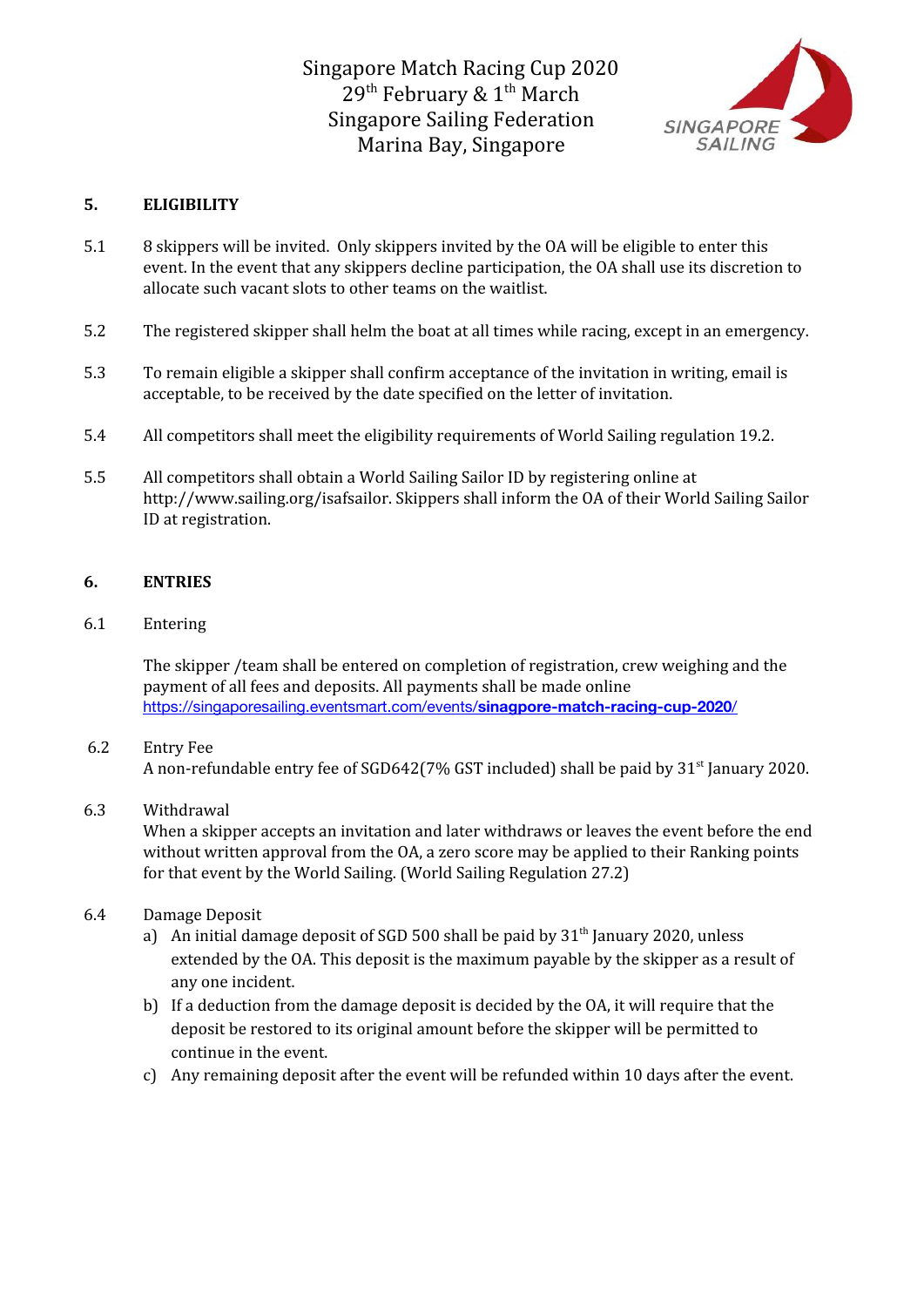

# **7. RULES**

- 7.1 a) The event will be governed by the rules as defined in the RRS, including Appendix C.
	- b) The rules for the handling of boats will apply, and will also apply to any practice sailing and sponsor races. Class rules will not apply.
	- c) Any prescription of the national authority that apply will be posted on the official notice board.
	- d) The Singapore Sailing Federation's prescription that will apply is: after rule 40, add additional sentence as follows: "Singapore Sailing prescribes that every boat shall carry life-saving equipment conforming to government regulations that apply in the racing area."
- 7.2 Major Alterations to the RRS
	- a) Add to RRS 41: '(e) help to recover from the water and return on board a crew member, provided the return on board is at the approximate location of the recovery.'
	- b) RRS C8.6 and C6.3 will be changed in the sailing instructions.
- 7.3 An IJ will be appointed, approved by the national authority, in accordance with RRS Appendix N.
- 7.4 The OA may place an observer on each boat to provide information to the umpires.

# **8. BOATS AND SAILS**

- 8.1 The event will be sailed in SM40 type boats.
- 8.2 Six boats will be provided.
- 8.3 The following sails will be provided for each boat: Mainsail, Jib and Spinnaker.
- 8.4 Boats will be allocated by draw, either daily or for each round as decided by the Race Committee.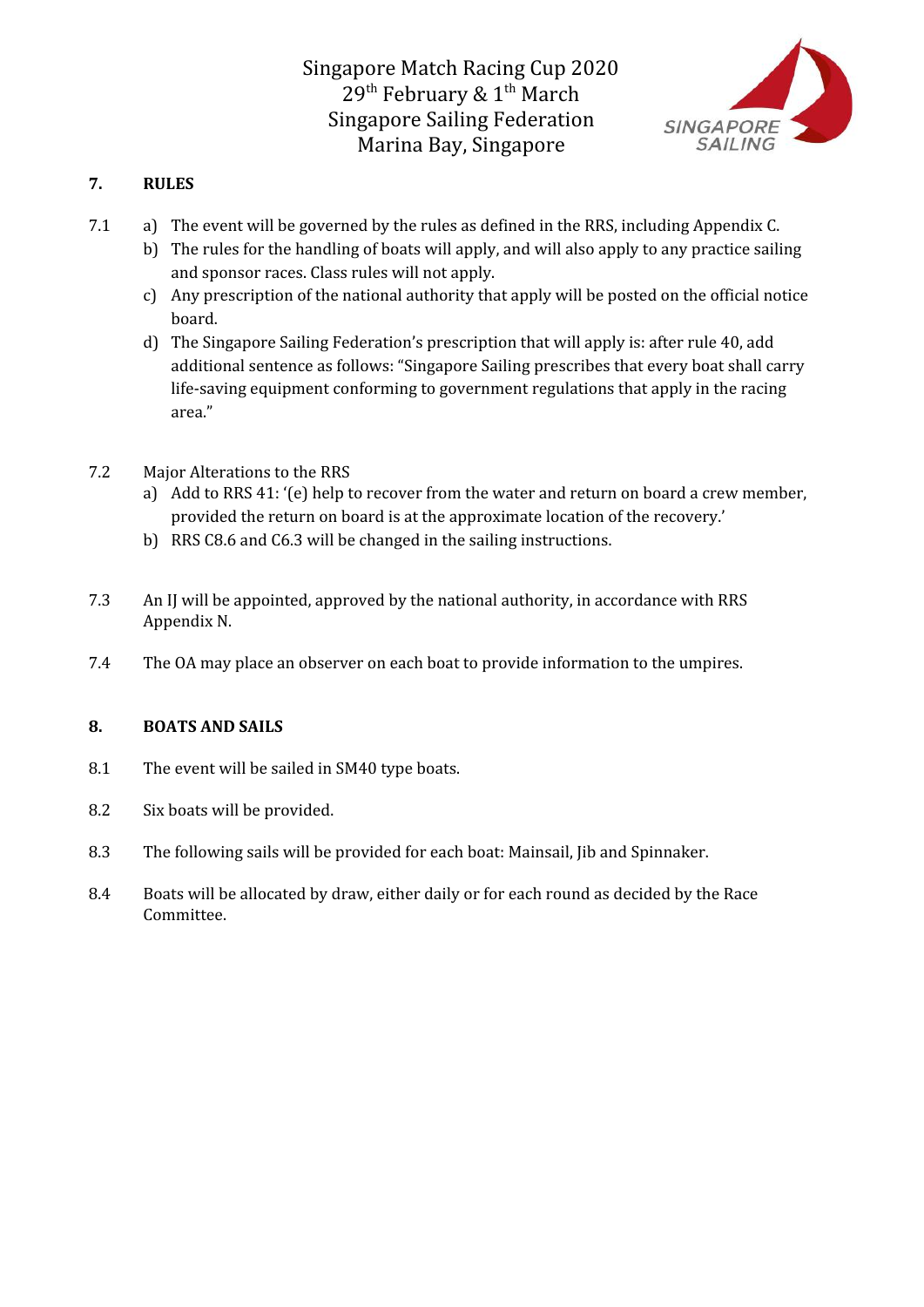

# **9. CREW (INCLUDING SKIPPER)**

- 9.1 The number of crew (including the skipper) shall be 6. The number of crew (including the skipper) for an all-female team shall be 7. All registered crew shall sail all races.
- 9.2 Crew Weighing: The total weight of the crew, including skipper, dressed in at least shorts and shirts, shall not exceed 525 kg, determined at the time of registration or such times as required by the RC.
- 9.3 When a registered skipper is unable to continue in the event the OA may authorize an original crew member to substitute.
- 9.4 When a registered crew member is unable to continue in the event the OA may authorize a substitute, a temporary substitute or other adjustment.

#### **10. EVENT FORMAT**

- 10.1 Skippers will be seeded into a round robin based on World Sailing ranking list 14 days prior to the event. The Grade 5 will consist of a round robin and then knock-stages.
- 10.2 The RC may change the format, terminate any stage or the event when, in its opinion, it is impractical to attempt to hold the remainder of matches under the existing conditions or in the remaining time scheduled. Early stages may be terminated in favour of later stages.

## **11. COURSE**

- 11.1 The course will be windward/leeward with starboard roundings, finishing downwind.
- 11.2 The intended course area will be at Marina Bay, Singapore.

## **12. ADVERTISING**

- 12.1 As boats and equipment will be supplied by the OA, World Sailing Regulation 20.4 applies. Each boat will be required to display advertising as supplied by the OA.
- 12.2 Competitors shall not be permitted to display advertising ashore at the venue, but this is subject to individual negotiation with the OA.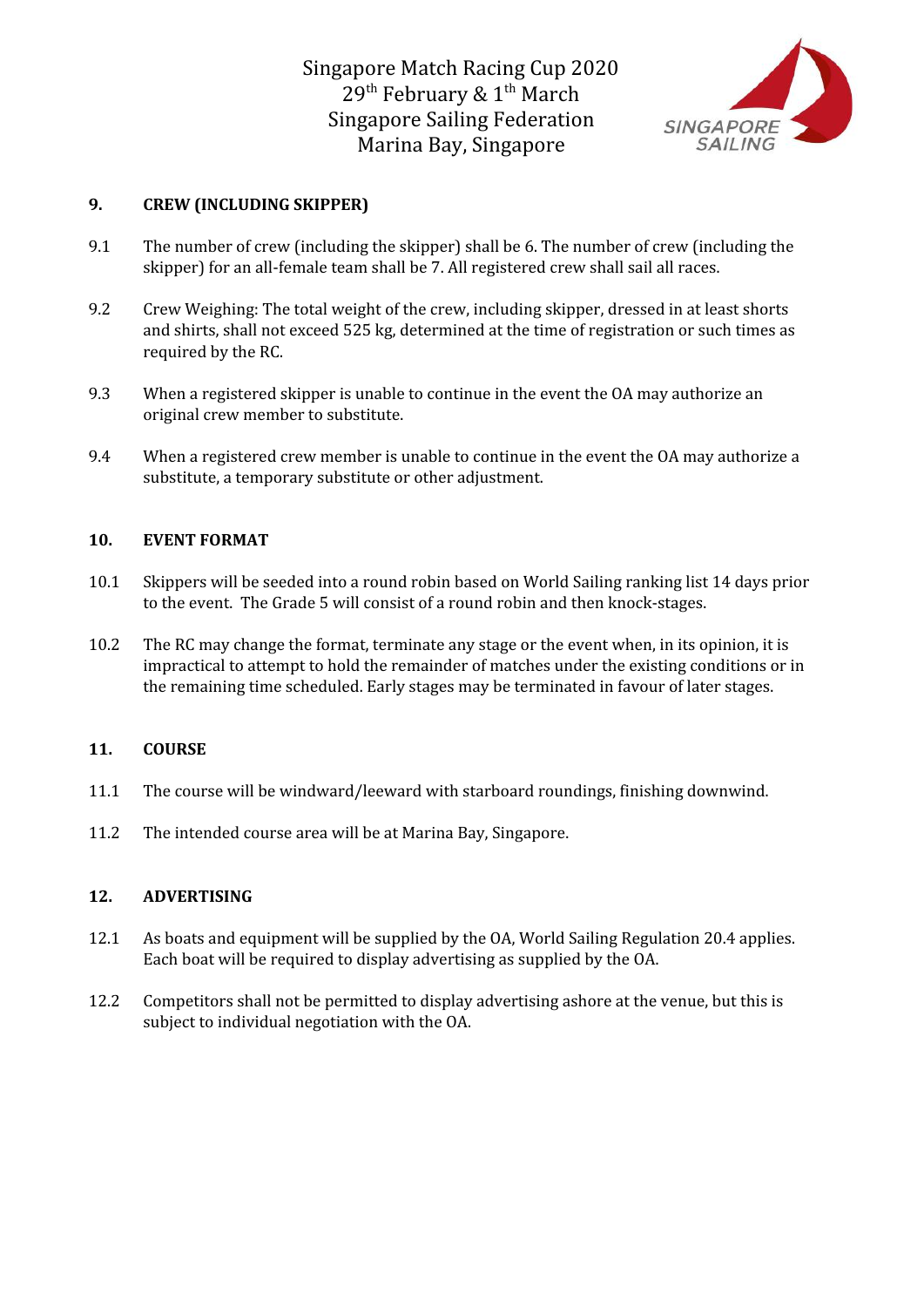

# **13. PRIZES**

Prizes will be awarded to the Top 3 teams.

# **14. MEDIA, IMAGES AND SOUND**

- 14.1 If required by the OA:
	- a) Television personnel and equipment (or dummies) supplied by the OA shall be on board while racing.
	- b) Competitors shall wear microphones supplied by the OA during racing and be available for interviews when advised by the OA or RC.
	- c) Registered skippers shall wear communications equipment supplied by the OA that will allow commentators to communicate with them whilst racing.
- 14.2 Competitors shall not interfere with the normal working of the OA supplied media equipment.
- 14.3 The OA shall have the right to use any images and sound recorded during the event free of any charge.

## **15. COACH BOATS**

15.1 No coach boats will be permitted.

## **16. OTHER REQUIREMENTS**

16.1 Each team is required to provide a national flag approximately 40cm on the hoist for display on the stern of the boat.

# **17. DISCLAIMER OF LIABILITY**

Those taking any part in the event do so at their own risk. The OA, its associates and appointees accept no responsibility for any loss, damage, injury or inconvenience incurred, howsoever caused.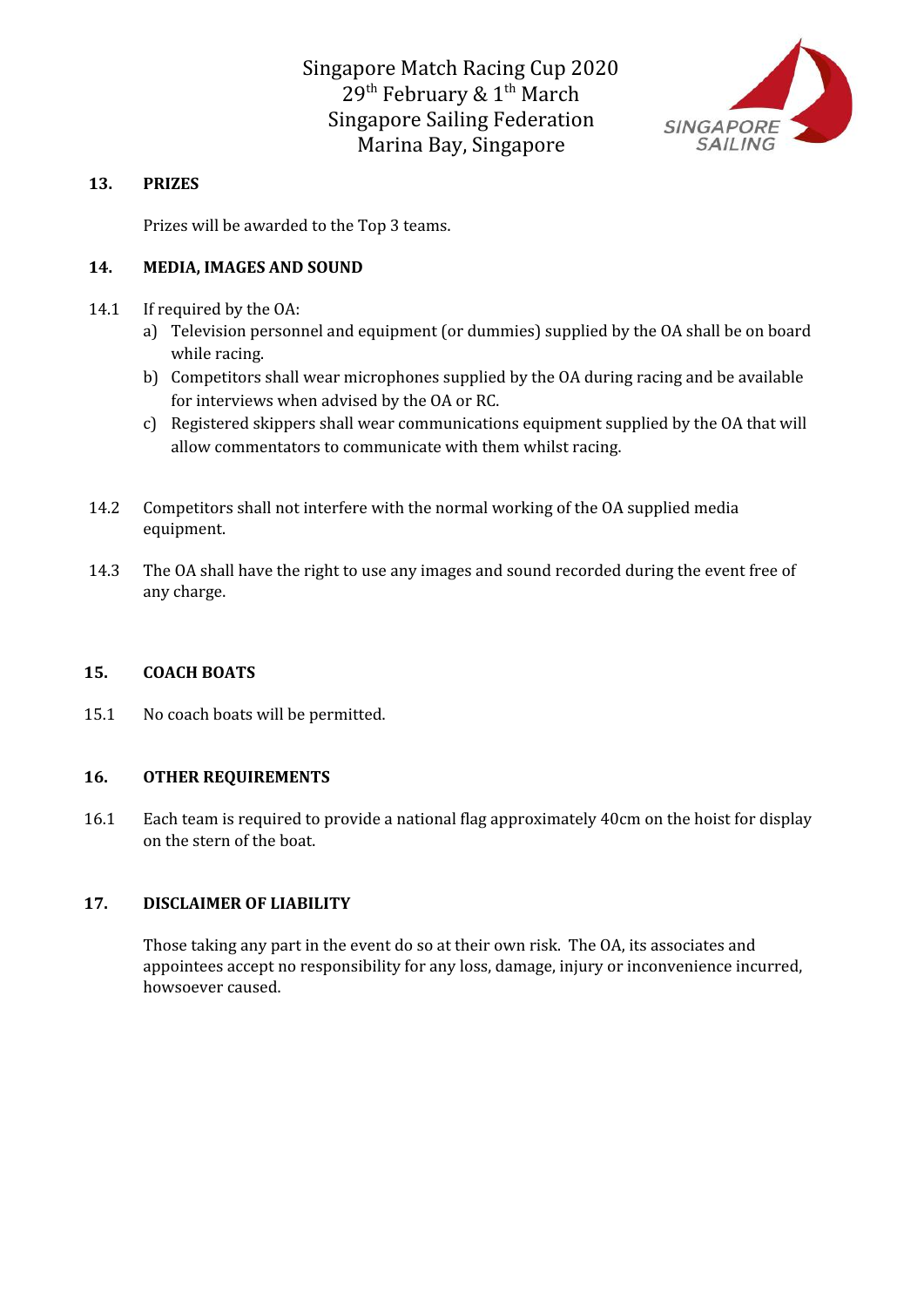

# **EXPRESS OF INTEREST FORM**

## **Name of Sailing Club:**

Country:

Website:

Club email address:

# **Name of Contact:**

Position of Contact:

(I.e. Skipper / Coach / Sailing Manager / Youth Programme Manager)

Postal address:

Email address:

# **Name of Skipper:**

World Sailing ID:

Country:

Current World Sailing Match Racing Ranking and date:

Email:

Mobile No:

Each team can register up to 6 crews including the skipper with the exception of all an-female crew. Total number of crew allowed for an all-female team shall be 7.

The OA shall confirm entries by **17 January 2019** . Payments are to be made by **31 January 2020.**